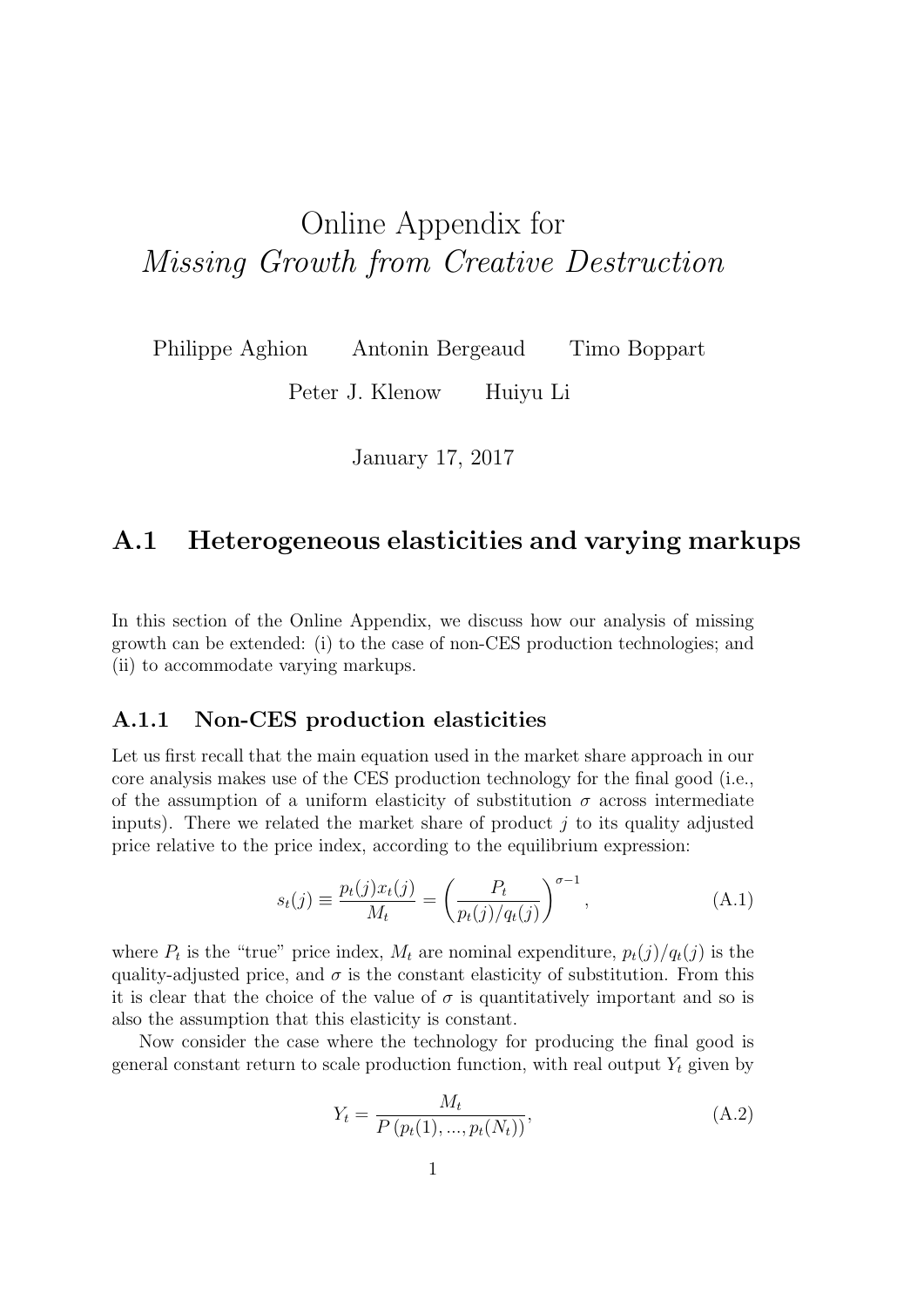where  $P(p_t(1),...,p_t(N_t))$  is the true price index.

Roy's identity yields the Marshallian demand

$$
x_t(j) = \frac{P_j(p_t(1), ..., p_t(N_t))}{P(p_t(1), ..., p_t(N_t))} M_t,
$$
\n(A.3)

where  $P_j(p_t(1),...,p_t(N_t)) \equiv \frac{\partial P(p_t(1),...,p_t(N_t))}{\partial p_t(j)}$  $\frac{1}{\partial p_t(j)}$ .

In this case the share spent on product  $j$  is given by

$$
s_j(t) \equiv \frac{p_t(j)x_t(j)}{M_t} = \frac{P_j(p_t(1), ..., p_t(N_t)) p_t(j)}{P(p_t(1), ..., p_t(N_t))},
$$
(A.4)

and the elasticity of that share with respect to the firm's own price is given by

$$
\frac{\partial s_t(j)}{\partial p_t(j)} \frac{p_t(j)}{s_t(j)} = \frac{\partial \frac{P_j(p_t(1), \dots, p_t(N_t))}{P(p_t(1), \dots, p_t(N_t))}}{\partial p_t(j)} \frac{p_t(j)}{\frac{P_j(p_t(1), \dots, p_t(N_t))}{P(p_t(1), \dots, p_t(N_t))}} + 1.
$$
\n(A.5)

Thus, if we denote the (local) price elasticity of demand,  $\frac{\partial \frac{P_j(p_t(1),...,p_t(N_t))}{P(p_t(1),...,p_t(N_t))}}{\partial p_t(j)}$  $\frac{P(p_t(1),...,p_t(N_t))}{\partial p_t(j)}$  $p_t(j)$  $P_j(p_t(1),...,p_t(N_t))$  $P(p_t(1),...,p_t(N_t))$ by  $-\sigma_j(p_t(1),...,p_t(N_t))$ , the market share of intermediate producer j is approximated by a similar expression to  $(A.1)$ , namely:

$$
s_j(t) = \left(\frac{P_t}{p_t(j)}\right)^{\sigma_j(\cdot)-1},\tag{A.6}
$$

,

where  $\sigma_i(\cdot)$  is the *local* elasticity.

Hence, as long as we know the *local* elasticity  $\sigma_i(\cdot)$  the "market share approach" can still be used to quantify missing growth.

Suppose the elasticity of substitution differs between different type of inputs. Which elasticity of substitution should then be used in the market share approach? More specifically, suppose we have the following production technology for the final good

$$
Y = \left( \left[ \int\limits_I \left[ q(j)y(j) \right]^{\frac{\sigma_I - 1}{\sigma_I}} dj \right]^{\frac{\sigma_I}{\sigma_I - 1} \frac{\sigma_B - 1}{\sigma_B}} + \left[ \int\limits_{N \backslash I} \left[ q(j)y(j) \right]^{\frac{\sigma_N - 1}{\sigma_N}} dj \right]^{\frac{\sigma_N}{\sigma_N - 1} \frac{\sigma_B - 1}{\sigma_B}} \right)^{\frac{\sigma_B}{\sigma_B - 1}},
$$

where I is the set of survivors, N is the set of existing plants,  $\sigma_I$  is the elasticity of substitution among surviving products,  $\sigma_N$  is the elasticity of substitution among new products, and  $\sigma_B$  is the elasticity of substitution between all the surviving and all the new products. In this case  $\sigma_B$  is the elasticity that should be used in our market share approach. With  $\sigma_I = \sigma_N = \sigma_B$  we are back to the CES case in our core analysis. This we see as the most realistic case to the extent that there is no obvious reason to believe that surviving and new products should differ (surviving products are products that have been new at some point in the past too).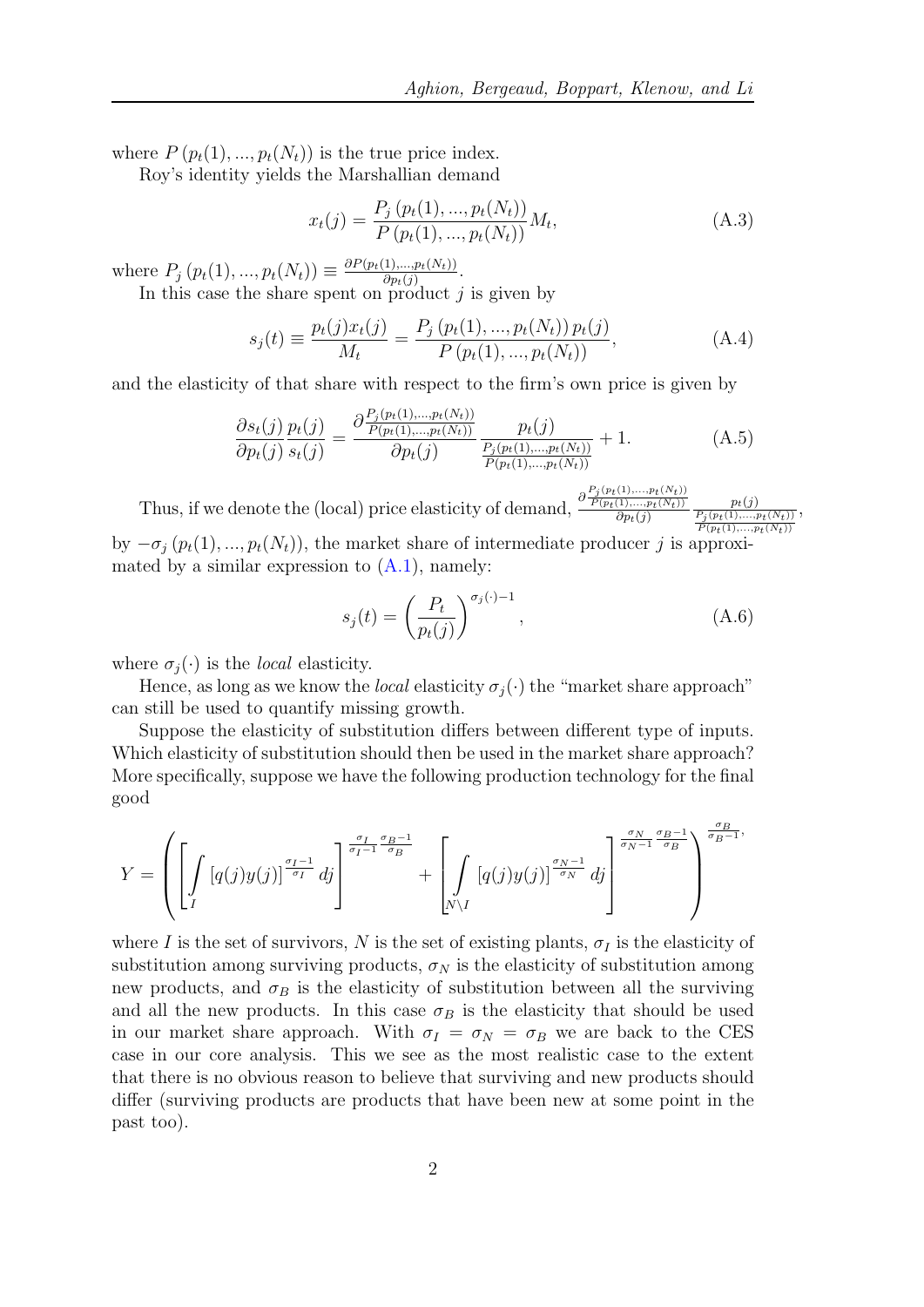### A.1.2 Varying markups

Our baseline analysis carries over to the case where markups are heterogeneous but uncorrelated with the age of the firm or with whether or not there was a successful innovation (own incumbent or new entrant innovation) in the firm's sector.

Now, suppose that: (i) the markups of unchanged products grow at gross rate g; (ii) the markups of new varieties are equal to  $g_n$  times the "average markup" in the economy in the last period; (iii) markups grow at gross rate  $g_i$  if there is an incumbent own innovation; (iv) markups after a successful creative destruction innovation is  $q_d$  times the markup of the eclipsed product. This amounts to replacing Assumption [1](#page-0-1) in the main text by: $<sup>1</sup>$ </sup>

$$
\frac{q_{t+1}(j)}{\mu_{t+1}(j)} = \frac{\gamma_n}{g_n} \left( \frac{1}{N_t} \int_0^{N_t} \left( \frac{q_t(i)}{\mu_t(i)} \right)^{\sigma-1} di \right)^{\frac{1}{\sigma-1}}, \ \ \forall j \in (N_t, N_{t+1}].
$$

Under the above assumptions the market share approach can still provide a precise estimate of missing growth, as long as: (a) we still make the assumption that the statistical office is measuring changes in markups of surviving product properly since changes in nominal prices are observed; (b) the market share relates to the quality-adjusted price in the same way for young and old firms, but recall that we are focusing our market share analysis on plants that have appeared in the data set for at least five years.

However, allowing for changing markups affects the expression for missing growth, which now becomes

$$
MG = \frac{1}{\sigma - 1} \log \left( 1 + \frac{\lambda_d \left[ \left( \frac{\gamma_d}{g_d} \right)^{\sigma - 1} - g^{1 - \sigma} - \lambda_i \left( \left( \frac{\gamma_i}{g_i} \right)^{\sigma - 1} - g^{1 - \sigma} \right) \right] + \lambda_n \left( \frac{\gamma_n}{g_n} \right)^{\sigma - 1}}{g^{1 - \sigma} + \lambda_i \left( \left( \frac{\gamma_i}{g_i} \right)^{\sigma - 1} - g^{1 - \sigma} \right)} \right).
$$

In particular, allowing for changing markups introduces an additional source of missing growth having to do with the fact that the subsample of (surviving) products are not representative of all firms in their markup dynamics.

## A.2 Missing growth with capital

The purpose of this section of the Online Appendix is to extend our "missing growth" framework to a production technology with capital as an input, and to see how this affects estimated missing growth as a fraction of "true" growth.

<sup>&</sup>lt;sup>1</sup>Note that this covers several possible theories governing the dynamics of markups. In particular it covers the case where firms face a competitive fringe from the producer at the next lower quality rung, in which  $g_i > 1$  and  $g < 1$ . It also covers the case where newly born plants start with a low markup and markups just grow over the live-cycle of a product, in which  $g_d < 1$ ,  $g_n < 1$  and  $g > 1$ .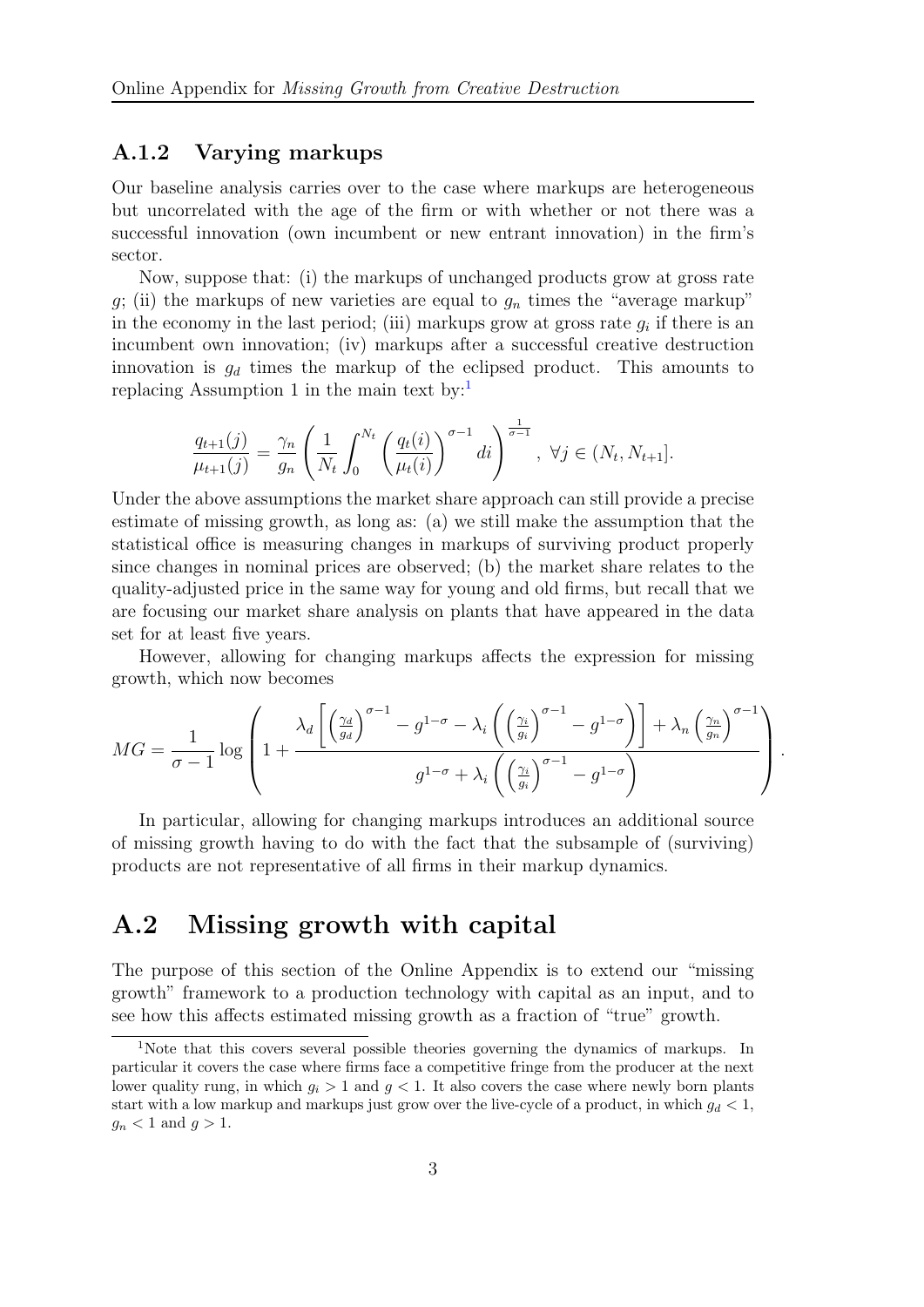### A.2.1 A simple Cobb-Douglas technology with capital

Instead of the linear technology in the main text, we assume the following Cobb-Douglas production technology for intermediate inputs

$$
y(j) = (k(j)/\alpha)^{\alpha} (l(j)/(1-\alpha))^{1-\alpha}.
$$

It is straightforward to see how this generalization affects the main equations in the paper. If  $R$  denotes the rental rate of capital, then the true aggregate price index becomes

$$
P = p \left( \int_0^N q(j)^{\sigma-1} dj \right)^{\frac{1}{1-\sigma}},
$$

with just  $p = p(j) = \mu R^{\alpha} W^{1-\alpha}$ .

Again we assume that the statistical office perfectly observes the nominal price growth  $\frac{p_{t+1}(j)}{p_t(j)}$  of the surviving incumbent products. Since the Cobb-Douglas production technologies are identical across all intermediate inputs the capital-labor ratio equalizes across all firms and we have in equilibrium

$$
y(j) = (\alpha)^{-\alpha} (1 - \alpha)^{-(1 - \alpha)} \left(\frac{K}{L}\right)^{\alpha} l(j),
$$

where  $K$  and  $L$  denote the aggregate capital and labor stocks in the economy.

We assume that labor supply is constant over time and we assume a closed economy where profits, Π, labor earnings and capital income are spent on the final output good such that

$$
P \cdot Y = W \cdot L + R \cdot K + \Pi.
$$

Then we can derive the equilibrium output of an intermediate input  $j$  (the analog of expression (9) in the main text), which yields

<span id="page-3-0"></span>
$$
y_t(j) = (\alpha)^{-\alpha} (1 - \alpha)^{-(1 - \alpha)} K_t^{\alpha} L^{1 - \alpha} q_t(j)^{\sigma - 1} \left( \int_0^{N_t} q_t(j'^{\sigma - 1} dj') \right)^{-1}.
$$
 (A.7)

The aggregate production function can now be written in reduced form as

$$
Y_t = (\alpha)^{-\alpha} (1 - \alpha)^{-(1 - \alpha)} Q_t K_t^{\alpha} L^{1 - \alpha},
$$

where  $Q_t \equiv \left(\int_0^{N_t} q_t(j)^{\sigma-1}dj\right)^{\frac{1}{\sigma-1}}$ . The term  $Q_t$  summarizes how quality/variety gains affect total productivity for given capital stock  $K_t$ .

Allowing for capital does not change anything in the model-based market share approach since we still have

$$
\frac{S_{I_t,t+1}}{S_{I_t,t}} = \left(\frac{P_{t+1}}{P_t}\right)^{\sigma-1} \left(\frac{\widehat{P_{t+1}}}{P_t}\right)^{-(\sigma-1)}.
$$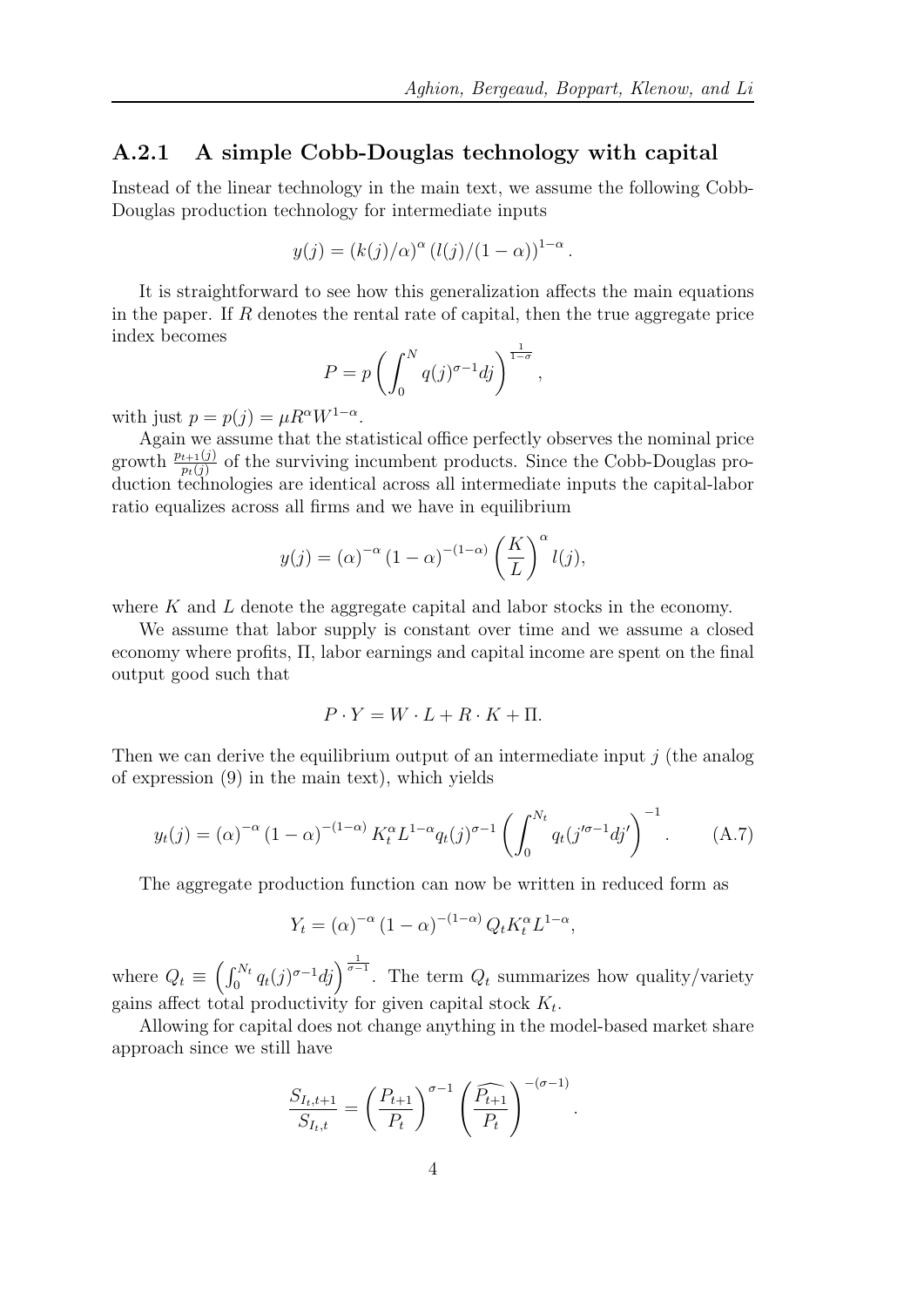This equation can (still) be used to estimate missing growth as in Proposition 6 in the main text.[2](#page-0-1) Hence the missing growth figures we obtained in Section 3.1.3 of the main text (e.g., 0.56 percentage points in the baseline specification over the period 1983–2013) are unaffected when we introduce capital as specified above. The only important thing to note here is that this missing growth is "missing growth in the Q term" since under the assumption that nominal price growth is perfectly well observed by the statistical office we have:

$$
MG = \left(\frac{P_t}{P_{t+1}}\right) \left(\frac{\widehat{P_{t+1}}}{P_t}\right) = \left(\frac{Q_{t+1}}{Q_t}\right) \left(\frac{\widehat{Q_t}}{Q_{t+1}}\right).
$$

What may (potentially) change when introducing capital is how this missing growth should be compared to measured productivity growth. This issue is discussed in the remaining sections of this Online Appendix.

## A.2.2 Finding "true" growth

So far we saw that our market share analysis in the main text remains valid when introducing capital, in the sense that it allows us to compute the bias in  $\frac{Q_{t+1}}{Q_t}$ . We now want to combine this missing growth estimate with information on measured growth to calculate "true" growth. The main question then is: what is the "right" estimate for measured growth  $\left(\frac{\widehat{Q}_{t+1}}{Q_t}\right)$  ? Once we have found this "right" estimate of measured growth we can simply calculate true growth as

<span id="page-4-0"></span>
$$
\left(\frac{Q_{t+1}}{Q_t}\right) = MG \cdot \left(\frac{\widehat{Q_{t+1}}}{Q_t}\right),\tag{A.8}
$$

where  $MG$  is 1.0056 for the whole period in the baseline specification.

A potentially difficulty here is that the capital stock,  $K_t$ , may itself grow over time.<sup>[3](#page-0-1)</sup> Suppose  $K_t$  is growing at a constant rate over time, then part of the aggregate output growth  $\frac{Y_{t+1}}{Y_t}$  is generated by capital deepening. Relatedly, if the capital stock grows over time the question arises as to whether this capital growth is perfectly measured or not. Finally, the long-run growth path of the capital stock will also matter and consequently we need to specify the saving and investment behaviors which underlie this growth of capital stock, and also need to take a stand as to whether there is investment specific technical change etc. The answer to all these questions have implication for the interpretation of the measured TFP growth and how it relates to  $\frac{Q_{t+1}}{Q_t}$ .

We first assume that the long-run growth rate of  $K_t$  results from a constant (exogenous) saving rate and abstract from investment specific technical change

<sup>2</sup>This also easily generalizes to any constant return to scale production function.

<sup>&</sup>lt;sup>3</sup>If instead  $K_t$  was like "land", i.e., constant over time then the measured  $\left(\frac{\widehat{Q_{t+1}}}{Q_t}\right)$  would be equal to the measured Hicks-neutral TFP growth.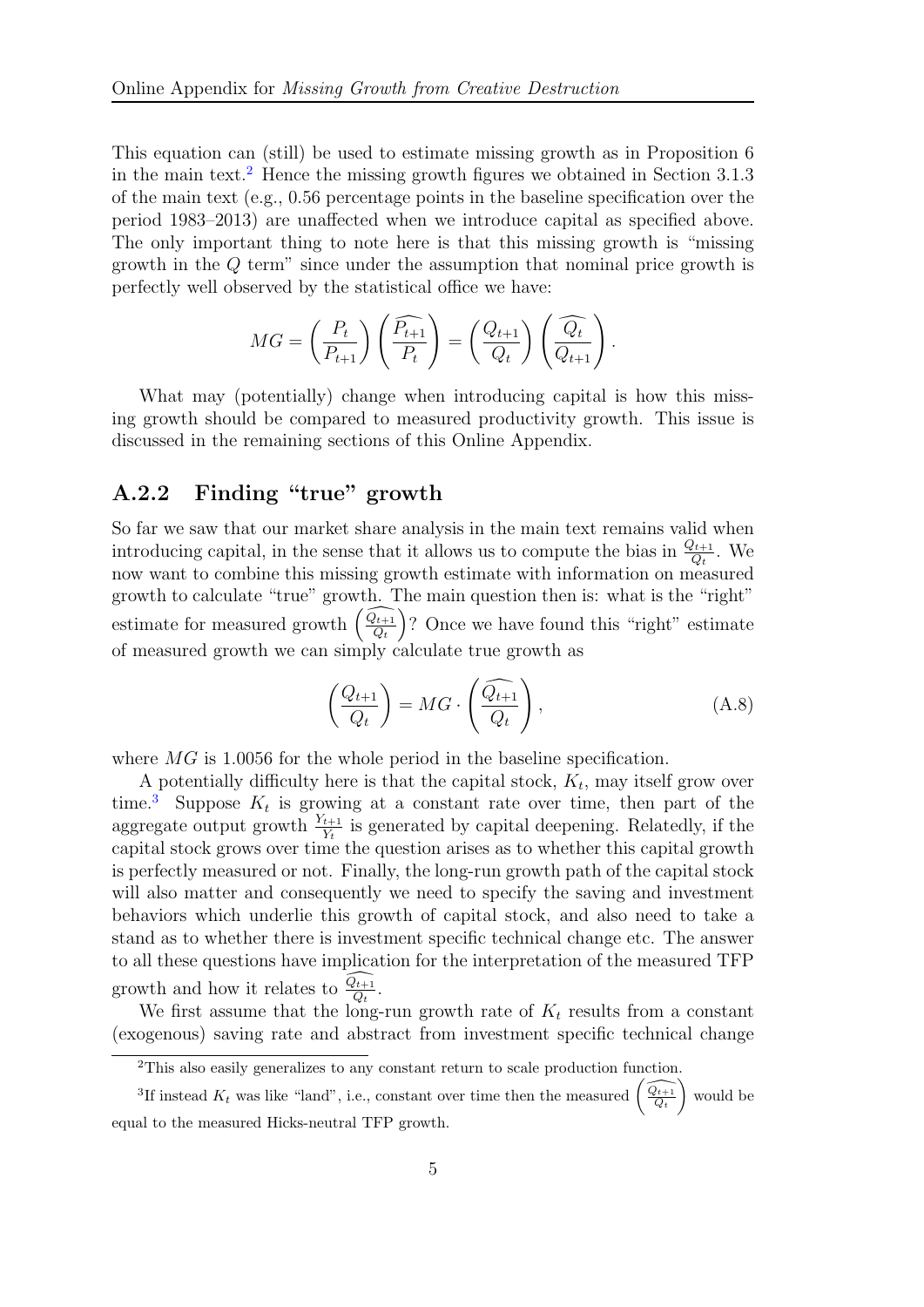(see Section [A.2.2.1\)](#page-5-0). Furthermore we assume that all growth due to capital deepening is perfectly well observed and measured by the statistical office (see Section [A.2.2.2\)](#page-5-1). Then, in Section [A.2.2.3,](#page-6-0) we consider two alternative assumptions as to which part of physical capital growth is measured and analyze how these affect true growth estimates.

#### <span id="page-5-0"></span>A.2.2.1 Capital accumulation

We assume that the final output good can be either consumed or invested. Furthermore we assume a constant exogenous saving/investment rate in the economy (we thus abstract from intertemporal optimization), i.e.,

$$
K_{t+1} = K_t(1 - \delta) + sY_t,
$$
\n(A.9)

where s is the constant savings rate and  $\delta$  is the depreciation rate of capital.

Suppose that  $Q_{t+1}/Q_t = g$  is constant over time. This in turn implies that in the long run the capital-output ratio will stabilize at

$$
\frac{K}{Y} = \frac{s}{g^{\frac{1}{1-\alpha}} - 1 + \delta}.
$$
\n(A.10)

Along this balanced growth path investment, capital, and wages all grow at the same constant gross rate  $g^{\frac{1}{1-\alpha}}$ .

#### <span id="page-5-1"></span>A.2.2.2 Measured output growth

Under the above assumption for capital accumulation, in the long run, true output growth is given by

$$
\frac{Y_{t+1}}{Y_t} = \frac{Q_{t+1}}{Q_t} \left(\frac{Q_{t+1}}{Q_t}\right)^{\frac{\alpha}{1-\alpha}}.
$$
\n(A.11)

Note that the first term on the right-hand side captures direct quality/variety gains, whereas the second term captures output growth due to capital deepening. In the following we assume that the second term is perfectly well measured whereas the first term is mismeasured as specified in our theory.<sup>[4](#page-0-1)</sup> Under this assumption, measured output growth is equal to

$$
\frac{\widehat{Y_{t+1}}}{Y_t} = \frac{\widehat{Q_{t+1}}}{Q_t} \left(\frac{Q_{t+1}}{Q_t}\right)^{\frac{\alpha}{1-\alpha}}.\tag{A.12}
$$

<sup>&</sup>lt;sup>4</sup>This assumption rests on the view that the part of growth driven by capital deepening materializes—for given quality and variety—in increasing  $y(j)$  (see [\(A.7\)](#page-3-0)) which the statistical office should be able to capture (otherwise we would have still another source of missing growth).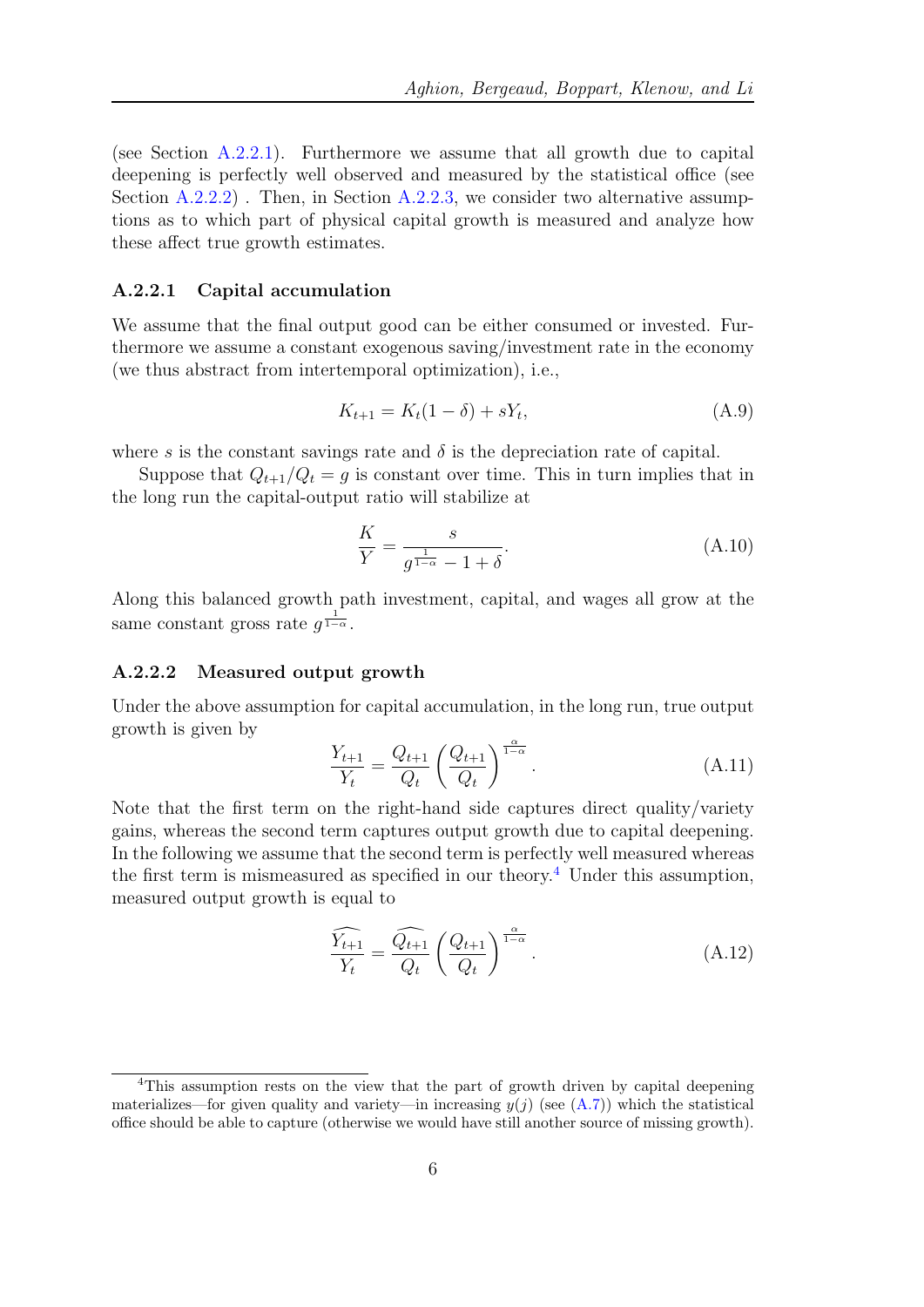### <span id="page-6-0"></span>A.2.2.3 Two alternative approaches on measured growth in capital stock

Next, we need to take a stand on how to measure the growth rate of capital stock. For given measured capital growth, the statistical office can compute the rate of Hicks-neutral TFP growth implicitly through the following equation:

<span id="page-6-1"></span>
$$
\frac{\widehat{Q_{t+1}}}{Q_t} \left(\frac{Q_{t+1}}{Q_t}\right)^{\frac{\alpha}{1-\alpha}} = \left(\frac{\widehat{K_{t+1}}}{K_t}\right)^{\alpha} \frac{\widehat{TFP_{t+1}}}{TFP_t}.
$$
\n(A.13)

First "macro" approach Here we assume that the bias in the measure of capital stock is the same as that for measuring real output.<sup>[5](#page-0-1)</sup> Then the measured growth rate of capital stock in the long run is equal to

$$
\frac{\widehat{K_{t+1}}}{K_t} = \frac{\widehat{Y_{t+1}}}{Y_t} = \frac{\widehat{Q_{t+1}}}{Q_t} \left(\frac{Q_{t+1}}{Q_t}\right)^{\frac{\alpha}{1-\alpha}}.
$$
\n(A.14)

Substituting this expression for measured capital growth in  $(A.13)$  in turn yields

$$
\frac{\widehat{TFP_{t+1}}}{TFP_t} = \left(\frac{\widehat{Q_{t+1}}}{Q_t}\right)^{1-\alpha} \left(\frac{Q_{t+1}}{Q_t}\right)^{\alpha}.
$$
\n(A.15)

Substituting this into [\(A.8\)](#page-4-0) then leads to:

$$
\left(\frac{Q_{t+1}}{Q_t}\right)^{\frac{1}{1-\alpha}} = MG \cdot \left(\frac{\widehat{TFP_{t+1}}}{TFP_t}\right)^{\frac{1}{1-\alpha}}.\tag{A.16}
$$

In other words, one should add MG to measured growth in TFP (in labor augmenting units) to get total "true" quality/variety growth in labor augmenting units. This is exactly what we are doing in our core analysis in the main text. Thus under the assumptions underlying this first approach the whole analysis and quantification of missing growth in our core analysis carries over to the extended model with capital. Let us repeat what underlies this approach: first, the focus is on the long-run when the capital-output ratio stabilizes at its balanced growth level; second, investment specific technical change is ruled out, so that the bias in measuring the growth in capital stock is the same as that in measuring the growth in real output.[6](#page-0-1)

$$
Y_t = (\alpha)^{-\alpha} \left(1 - \alpha\right)^{-(1-\alpha)} Q_t^{\frac{1}{1-\alpha}} \left(\frac{K_t}{Y_t}\right)^{\frac{\alpha}{1-\alpha}} L.
$$
 (A.17)

<sup>&</sup>lt;sup>5</sup>This is a reasonable assumption to the extent that: (i) the same final good serves both as consumption good and as investment good; (ii) if the long-run growth rate of  $Q_t$  is constant, i.e.,  $Q_{t+1}/Q_t = g$ , then the bias in measuring capital stock growth (when using a perpetual inventory method) is in the long run identical to the bias in measuring real output growth.

<sup>6</sup>To get some intuition, note that we can also write the production function as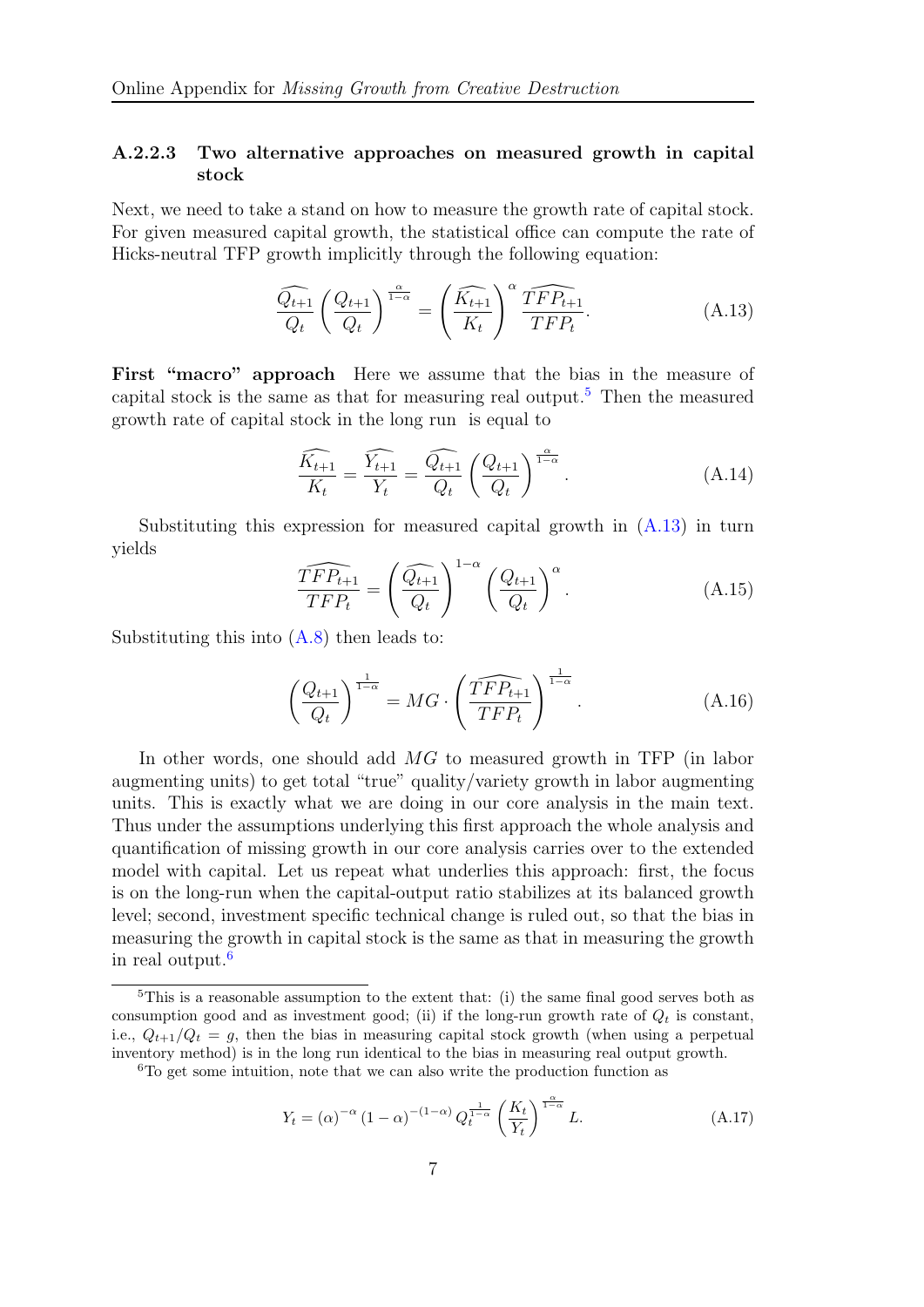Second "micro" approach Here we assume that the growth in capital stock is perfectly measured by the statistical office,<sup>[7](#page-0-1)</sup> i.e.,

$$
\frac{\widehat{K_{t+1}}}{K_t} = \left(\frac{Q_{t+1}}{Q_t}\right)^{\frac{1}{1-\alpha}}.\tag{A.18}
$$

Plugging this expression in [\(A.13\)](#page-6-1) gives:

$$
\frac{\widehat{TFP_{t+1}}}{TFP_t} = \frac{\widehat{Q_{t+1}}}{Q_t},\tag{A.19}
$$

so that:

$$
\frac{Q_{t+1}}{Q_t} = MG \cdot \frac{\widehat{TFP_{t+1}}}{TFP_t}.\tag{A.20}
$$

This in turn implies that our missing growth estimate should be added to measured TFP growth in Hick-neutral terms to obtain Hicks-neutral "true" TFP growth. Assuming  $\alpha = 1/3$ , this approach would increase missing growth as a fraction of true growth from  $22\%$  (=2.49/0.56 see Table 2 in the main text) to 38%.

## A.2.3 Wrapping-up

In this Appendix we argued that our core analysis can easily be extended to production technologies involving physical capital. Under our first (macro) approach the missing growth estimates remain exactly the same as in our core analysis based on the model without capital. And moving to our second (micro) approach only increases our missing growth estimates. In that sense, the macro approach can be viewed as being more conservative.

Since under the assumptions above the growth rate in the capital-output ratio,  $\frac{K_t}{Y_t}$ , (which is zero in the long run) is properly measured, we see that missing growth automatically obtains a labor-augmenting interpretation and should consequently be compared to TFP growth estimates expressed in labor augmenting terms.

<sup>7</sup>We see this approach as being more "micro" for the following reason. Suppose we only have data about the only one industry. Then we could use our market share approach together with data about the revenue shares of different products to estimate missing output growth in this particular industry. It would then be reasonable to compare this number to the Hicksneutral TFP growth in this industry, within the implicit assumption that the statistical office perfectly measures the growth in capital stock in the industry when calculating TFP growth. Next, one could sum-up "missing growth" and measured Hicks-neutral TFP growth to compute "true" TFP growth. This true TFP growth would of course itself be mismeasured if there is mismeasurement in the growth of capital stock: this would add yet another source of missing growth.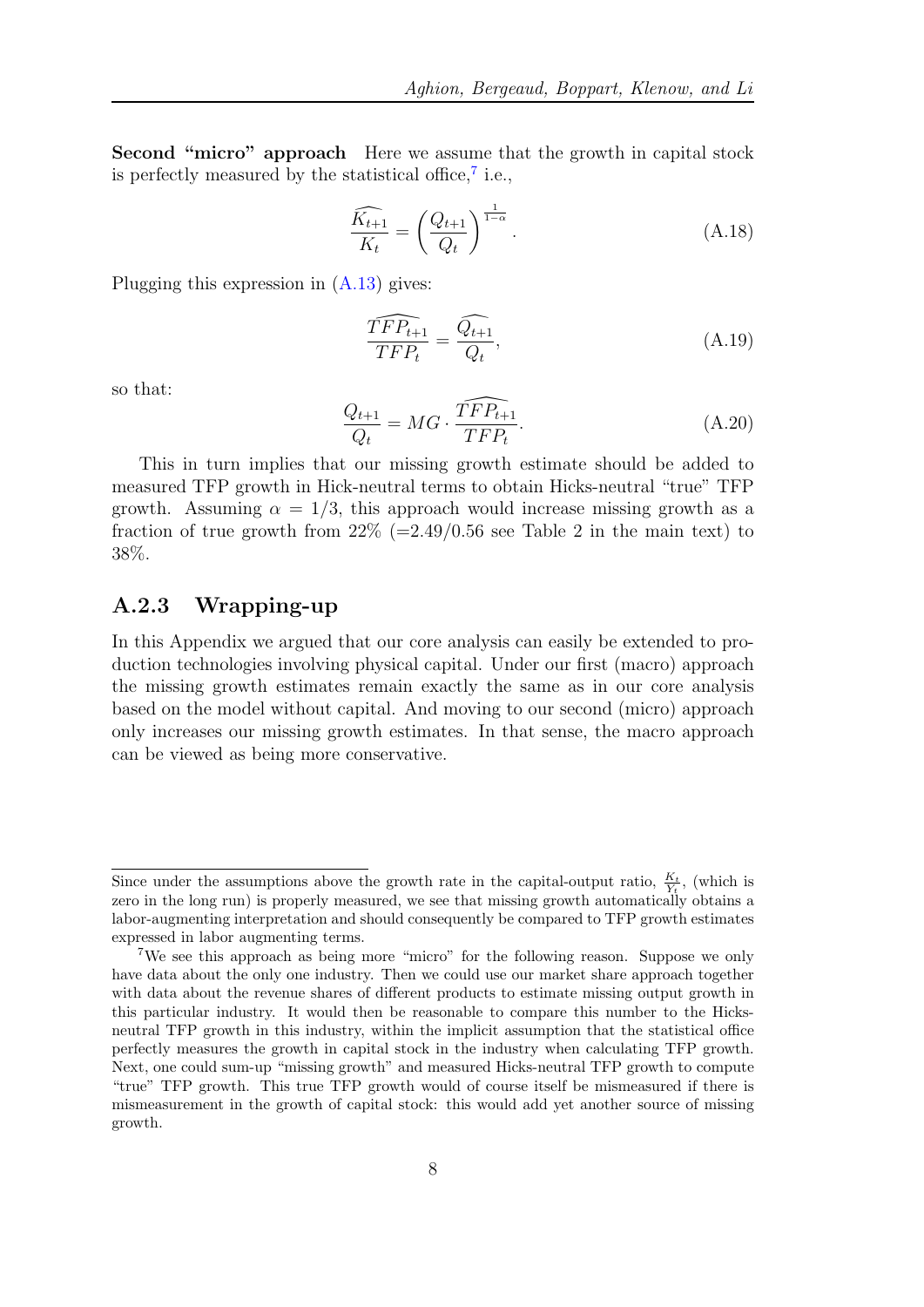## A.3 Missing growth in manufacturing and nonmanufacturing sectors

In the paper, we reported missing growth by the market share method for all sectors in the economy. We also calculated missing growth within manufacturing and non-manufacturing sectors. Table [A.1](#page-8-0) displays the result. In the first column, we reiterate the baseline results in the market share section of our paper. The second and third columns report missing growth in manufacturing and nonmanufacturing, respectively. Missing growth in non-manufacturing is about 0.1 percentage points larger than our baseline results but also appears to be constant over time. Missing growth in manufacturing, however, is only 0.03 percentage points on average between 1983–2013.

| THIRD DRUGS CRIMING THIS TON MINIMUM CHUNG DEUI OR |      |         |         |  |  |
|----------------------------------------------------|------|---------|---------|--|--|
|                                                    | All  | Mfg     | Non-mfg |  |  |
| 1983-2013                                          | 0.56 | 0.03    | 0.67    |  |  |
| 1983-1995                                          | 0.60 | 0.23    | 0.71    |  |  |
| 1996-2005                                          | 0.41 | $-0.13$ | 0.51    |  |  |
| 2006-2013                                          | 0.69 | $-0.07$ | 0.79    |  |  |

<span id="page-8-0"></span>Table A.1: Manufacturing and non-manufacturing sector

Notes: This table presents missing growth estimates for the whole 1983–2013 period (as well as different sub-periods) by manufacturing and non-manufacturing sectors. The growth numbers are expressed in (average) percentage points per year. The results in column "All" identical to the baseline results in the paper. The elasticity of substitution,  $\sigma$ , is 4 and the lag, k, is 5 throughout the table.